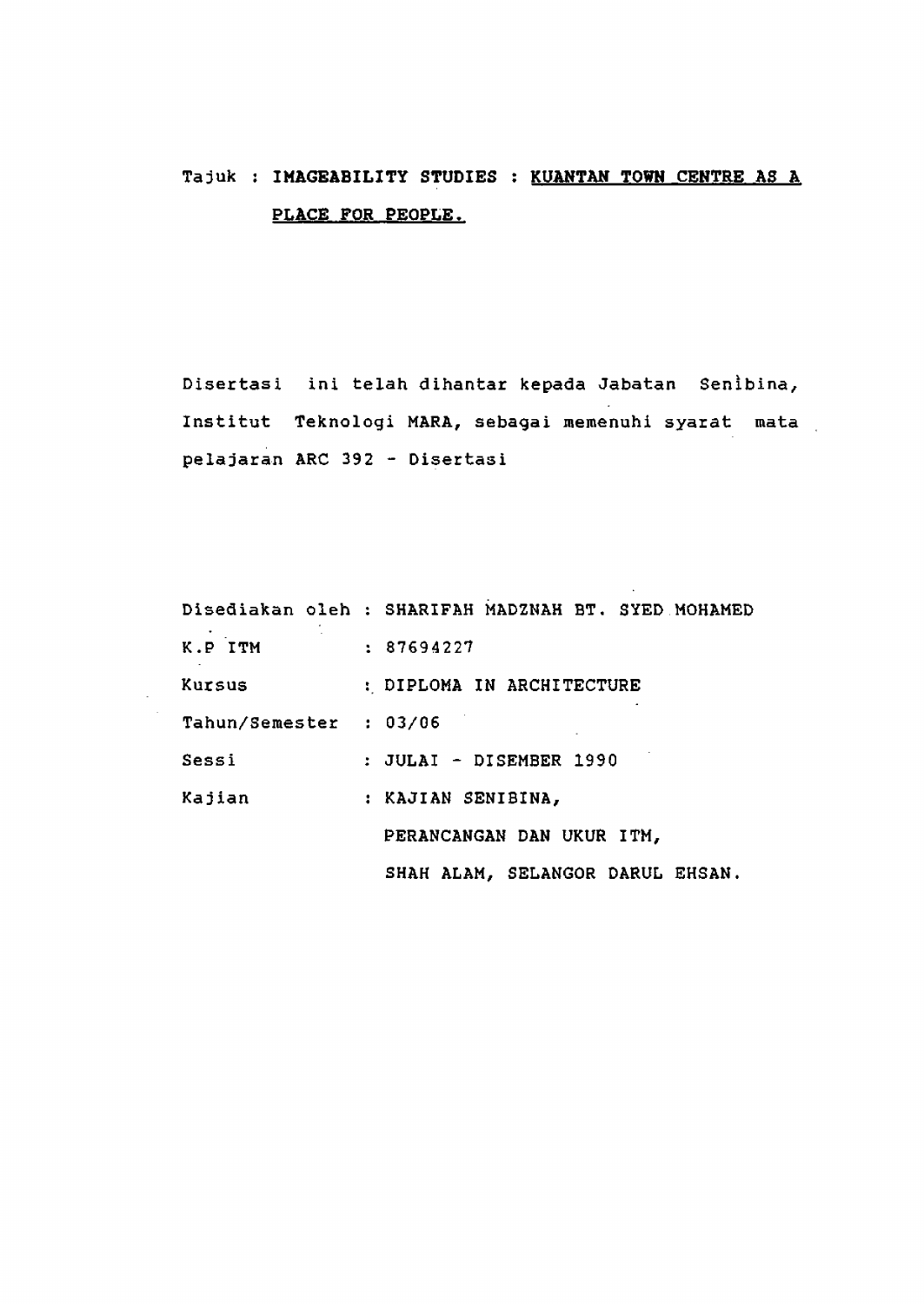## **INSTITUT TEKNOLOGI MARA**

# **KAJIAN SENIBINA, PERANCANGAN DAN UKUR**

Ini adalah disahkan bahawa Disertasi ini telah di sediakan oleh:

Nama : SHARIFAH MAD2NAH BT SYED MOHAMAD K/P ITM : 87634227

Disertasi ini telah dibaca dan disemak oleh:

Penasihat/Peni1ai s En. Mohd Yusof f Nik Penyelia/Penyelaras : Pn. Nakiah Mohd Amin

T.tangan Penasihat/Penilai tar tarikh

<del>. . . .</del> .  $\alpha$  ,  $\alpha$  ,  $\alpha$ 

T.tangan Penyelia/Penyelaras tarikh

. **. . . . . . . . . .** .

 $25.10.91$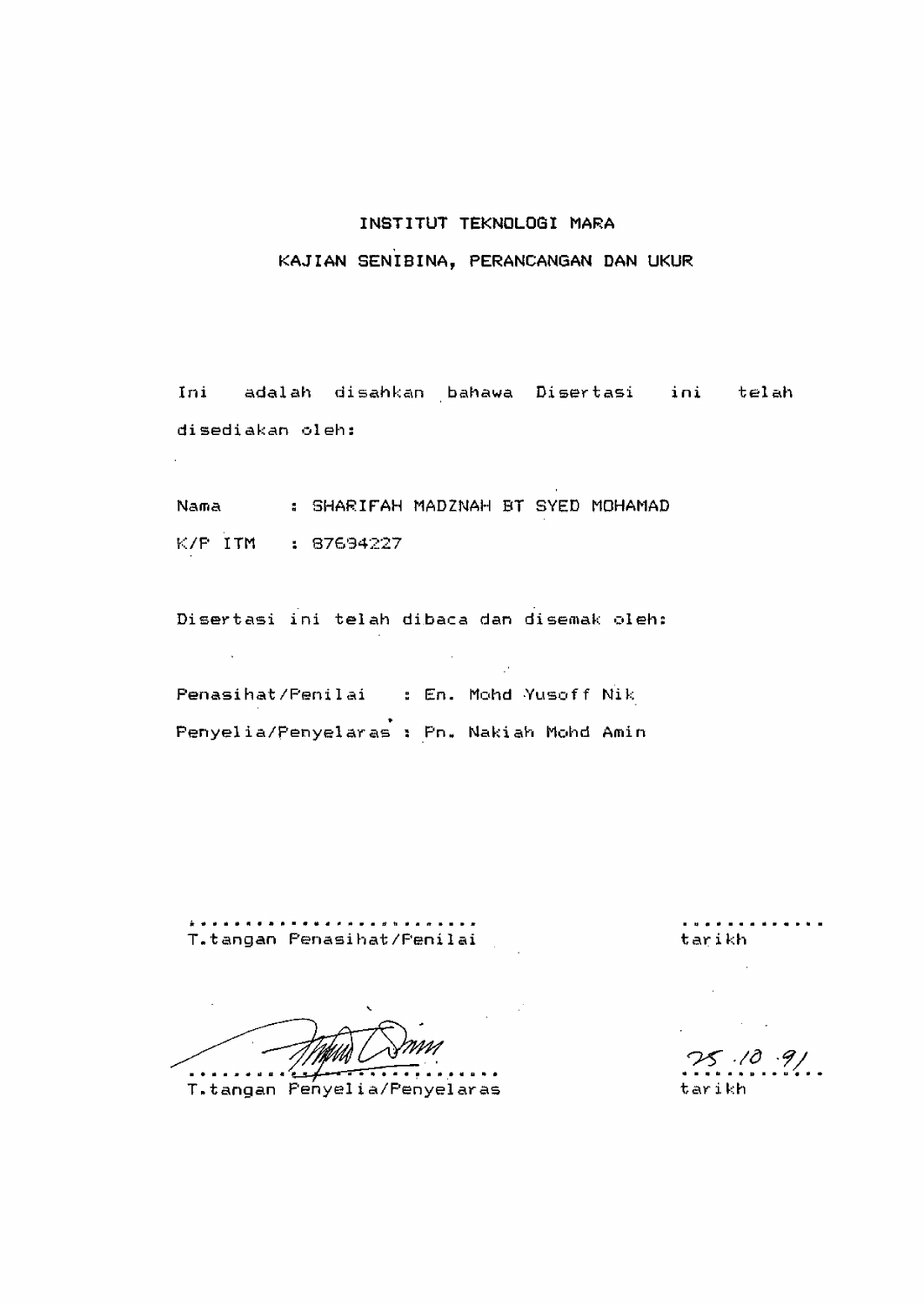## **CONTENTS**

#### **ACKNOWLEDGEMENT**

- **1.0 INTRODUCTION** 1
- 1.1 TOPIC
- 1.2 THE SITE
- 1.3 BACKGROUND
- 1.4 OBJECTIVES
- 1.5 GOALS
- 1.6 METHODOLOGY
- 1.7 REFFERENCES.
- 2.0 **THEORITICAL STUDY** 7
	- 1ST STAGE  $\frac{1}{2}$
	- 2ND STAGE  $\blacksquare$
	- $\overline{\phantom{a}}$ 3RD STAGE
	- $\frac{1}{2}$ 4TH STAGE
	- $\frac{1}{2}$ 5TH STAGE-
	- $\frac{1}{2}$ 6TH STAGE
	- $\rightarrow$ 7TH STAGE
	- TYPOLOGICAL STUDY OF ELEMENTS  $\frac{1}{2}$
	- URBAN DESIGN THEORY APPROACHES  $\frac{1}{2}$
- 3.0 **BACKGROUND OF STUDY AREA** 35

- 3.1 PURPOSE
- 3.2 THE SITE
- 3.3 HISTORICAL BACKGROUND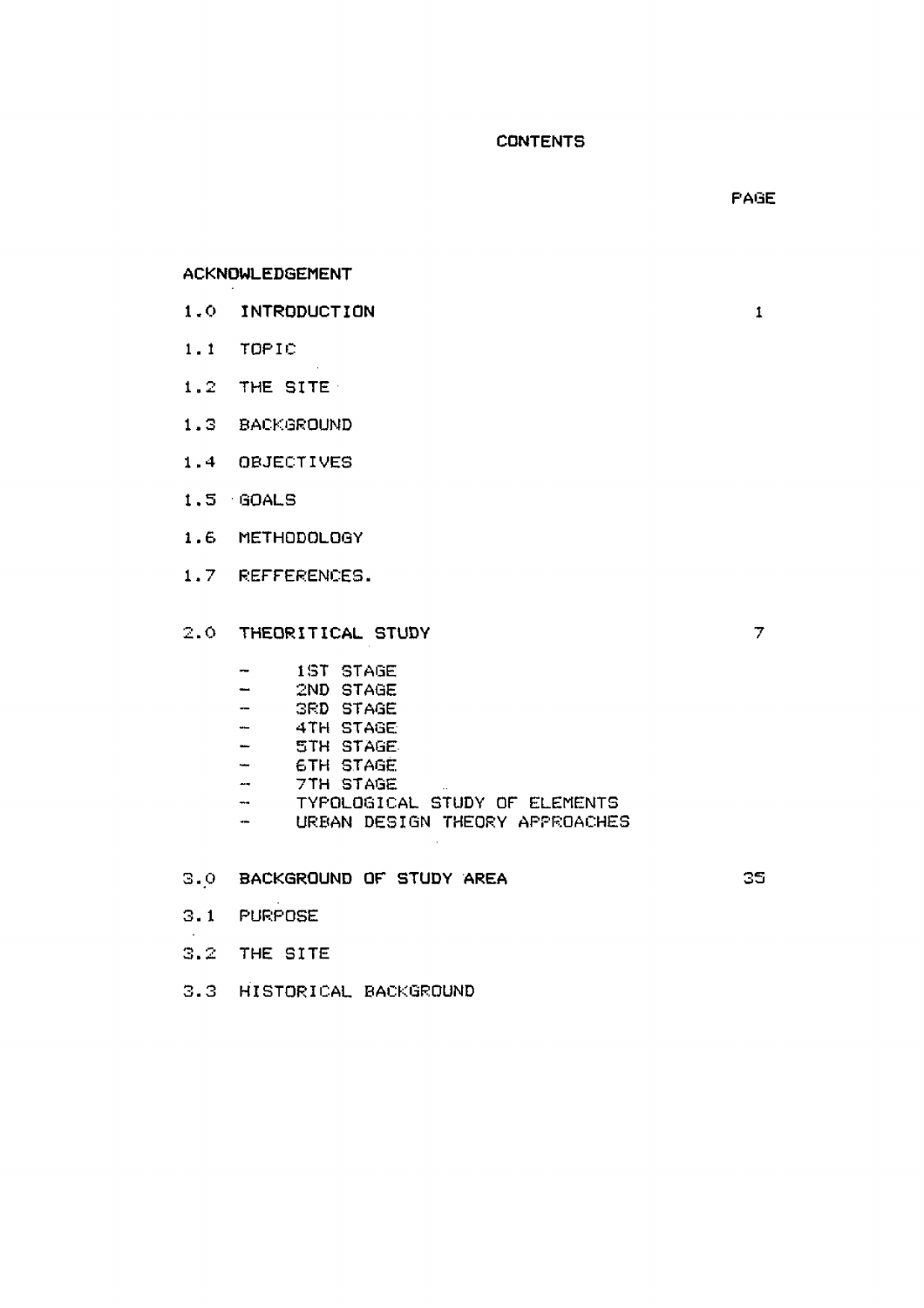47

65

## **4.0 DOCUMENTATION AND ANALYSIS**

- TOWN MORPHOLOGY SECTION - JALAN MAHKOTA  $\mathcal{L}_{\text{max}}$  $-$  JALAN BESAR
- $\frac{1}{2}$ FIGURE GROUND PLAN
- STRATEGIC LOCATION OF USES: ANALYSIS  $\frac{1}{2}$
- STREET AND BLOCK SYSTEM  $\equiv$
- STREET CLASSIFICATION

# 5.0 **SURVEY**

- $\overline{\phantom{a}}$ SURVEY GUESTIONAIRES
- $\sim$  100  $\sim$ LEGIBILITY CHECKS
- LEGIBILITY ANALYSIS' and in
- SUMMARY OF THE SCHEME AFTER CONSIDERING  $\mathbf{m} = \mathbf{0}$
- $\epsilon_{\rm{max}}$ PERMEABILITY AND VARIETY : ANALYSIS
- BUILDING TYPOLOGY TERUNTUM COMPLEX<br>- SHOPHOUSES  $\mathbf{m}$  $\sim$  10
- CLIMATOLOGY  $\sim$   $-$
- INFORMAL ACTIONS and .

#### 6.0 **RECOMMENDATION**

85

 $6.1$ - PROPOSALS - ROADSIDE PATHS  $\cdot$  - RIVERFRONT - OLD MARKET SITE 6.2 VISUAL APPROPRIATENESS - JALAN MAHKOTA

- JALAN BESAR

**CONCLUSION**